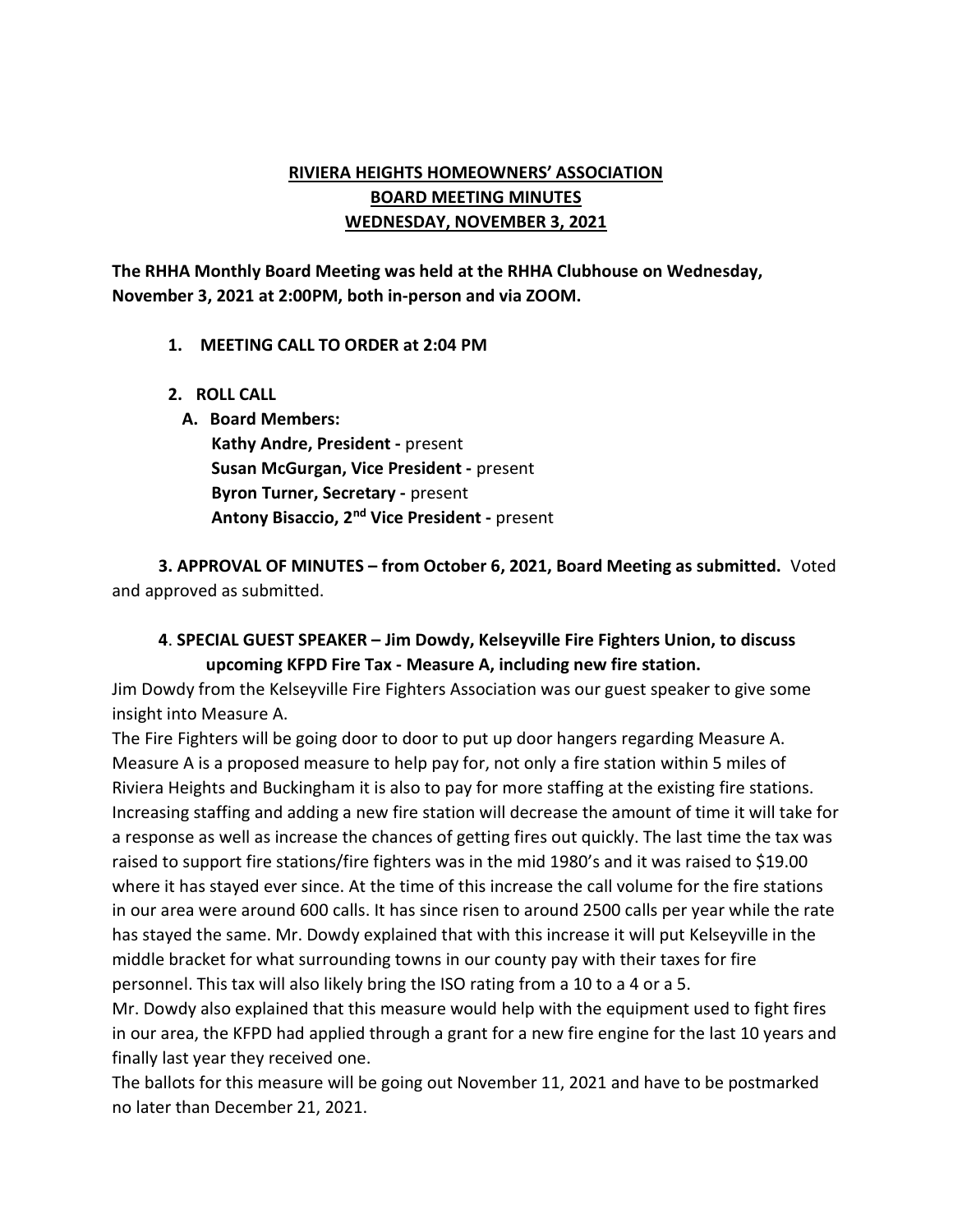#### 5. OFFICE ISSUES/FINANCIAL REPORTS

1. Bank Balances as of 10/27/21:

| \$<br>165,845    |
|------------------|
| 19,063           |
| 1,089            |
| <u>185,997</u>   |
|                  |
| \$<br>4,492      |
| 108,231          |
| 103,320          |
|                  |
| <u>\$216,043</u> |
|                  |
|                  |

- 1. Total cash receipts through September were \$191,100. Of the total received, \$182,900 was for annual dues and \$3,800 was received for property transfers. Cash operating expenses for the two months were \$62,900 (20% administrative expense, 59% payroll expense, 12% property maintenance, 9% utilities).
- 2. On an accrual basis, total income through September was \$276,800. Late fees were posted on September 1<sup>st</sup>. A total of 119 properties were charged a late fee of \$42.00.
- 3. Five property transfers were posted in September, bringing the year-to-date total to 15.

#### B. Annual Fall Disclosures – mailed October 2021

Annual Fall Disclosures were mailed out in October. The Fall Disclosures included a pie chart showing where the HOA money is going. The pie chart was created by our former Board member Nancy Yamaguchi to help homeowners understand where their dues are spent.

#### PRESIDENTS REPORT:

#### A. CLUB HOUSE:

#### A. County clearing storm drains and roadsides for storm preparation.

The county sent a crew out to clear around the storm drains to prevent the build up of water when it finally starts to rain. They showed up and performed the job quickly. We are very pleased with the job they did.

 B. Covid restrictions on Clubhouse rental – Board to vote on whether to lift restrictions to re-open Clubhouse for special event use by members.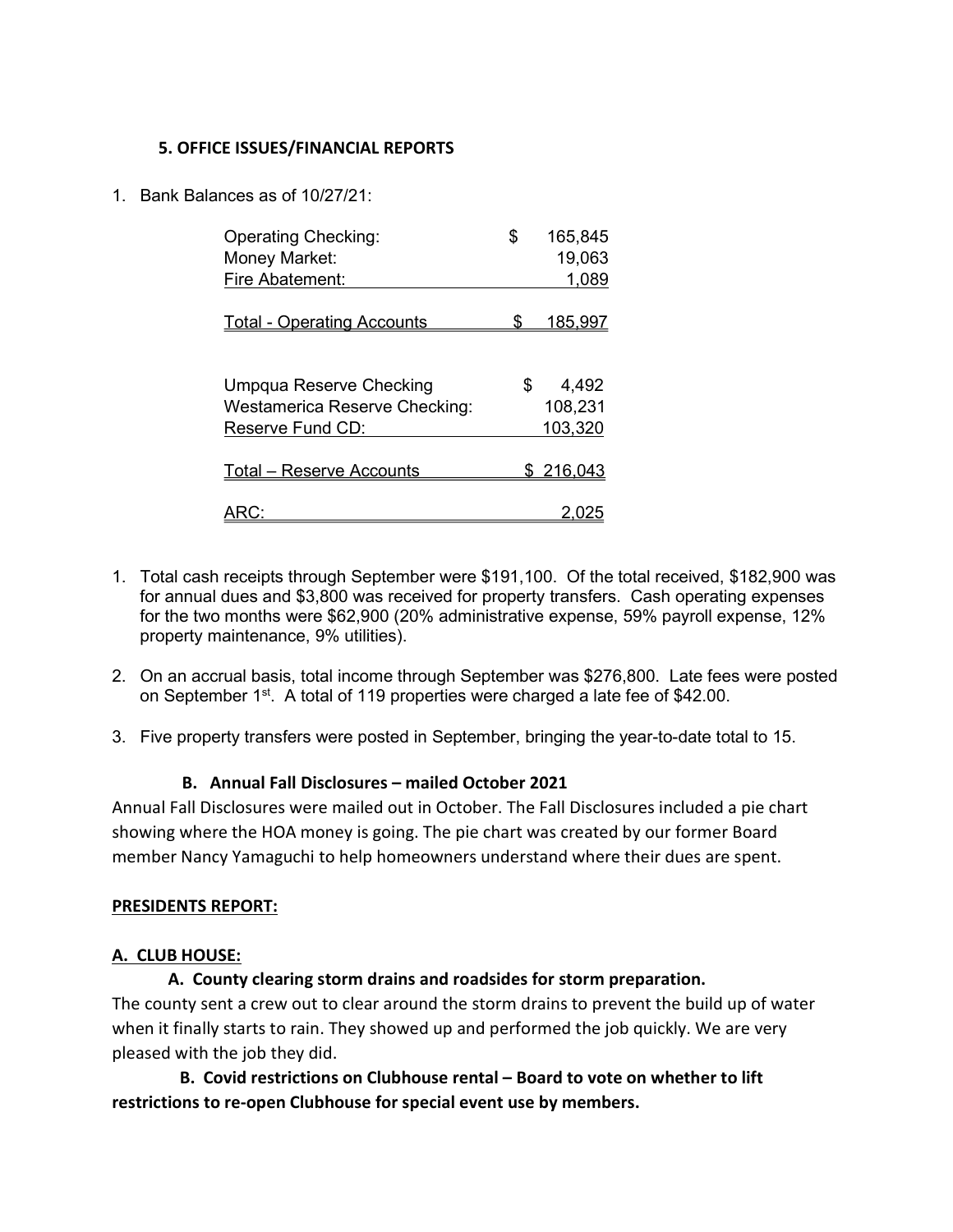The Board has voted to reopen the clubhouse to our members. The COVID protocols and clubhouse must be adhere to during any rental.

### B. FIREWISE - UPDATE:

## A. CLERC Grant – Hazardous Tree removal along evacuation routes – update

The Hazardous Tree removal is wrapping up in Riviera West, there were 45 trees removed in Riviera West. The tree removal should be starting here in Riviera Heights shortly. Riviera Heights will also be removing 45 trees along the evacuation roads.

B. Fire Safe Sonoma – certification for property fire risk assessments This is a 6-hour program that takes the latest data from wildfires and showing the best ways to protect your house from wildfires, for example clearing a 5-foot defensible space around your house, also planting more fire-resistant plants around your property. They also suggest planting bushes in "islands" creating spaces in the rows of plants to break up the fuel ladder.

C. Soda Bay Road Evacuation Route clearing -- Grant opportunity This is a grant for about \$380,000 that would remove hazardous trees along Soda Bay Road for the State Park to Kelseyville Riviera. This grant has to be submitted to the Board of Supervisors, after that the grant would have to be sponsored by an entity such as CLERC to monitor the funding.

### D. Americore grant opportunity with LISTOS

This grant opportunity is through LISTOS that will be working with Americore. With this grant about 20-30 Americore members would come out in January for about a month and give property owners educational materials and tips to be prepared for the next wildfire season.

### E. Revington Fire Insurance Home assessments

Revington Fire Insurance specializes in wildfire areas/ They have trained fire professionals that, for a \$250.00 fee will come out and inspect your property and point out everything that would need to be done in and around your property to ensure the property is fire ready. If you are interested in this service, please call the office for more information.

# F. Insurance Commissioners update on homeowners' insurance and incentives to reduce premiums.

The Insurance Commissioners are trying to set up incentives for property owners that have made and keep their properties fire safe.

## G. Dead/dying tree removal at Clubhouse

We have recently removed 3 large trees from the clubhouse parking lot that were dying due to the drought and the beetle infestation. Upon removing these trees we have noticed about 8 more trees that are dying that will need to be removed as well.

## C. MARINA – UPDATE

## A. Pier installation – remaining completion of tasks

The pier projection is just about completed. There are a few small tasks that need to be finished up and will be done shortly. However, most of this project is complete. This also includes the